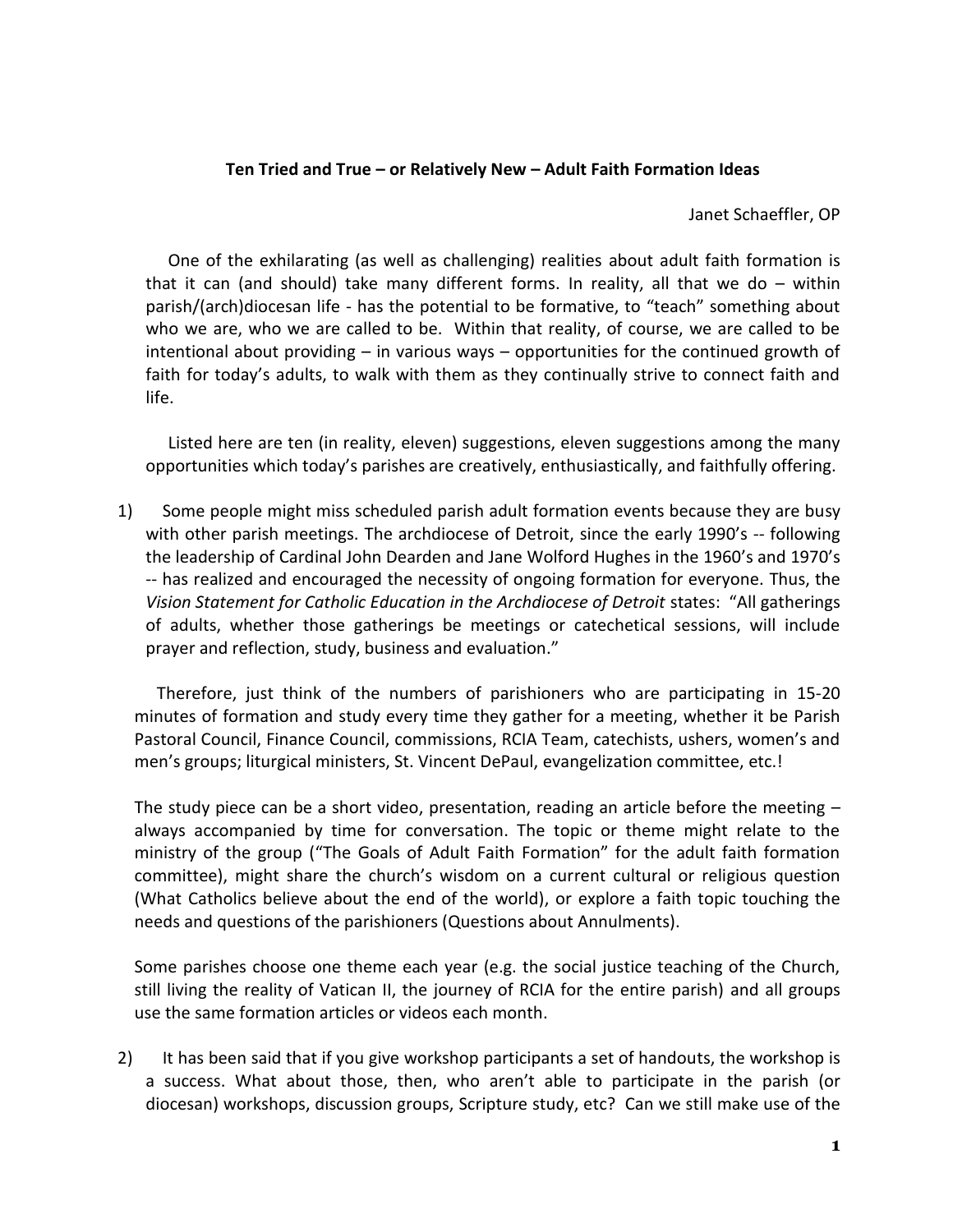potential of hand-outs? They might be short: a phrase from Scripture, a line from a social justice teaching, a word of wisdom from someone from the Communion of Saints – on a bookmark, a bumper sticker, a billboard. They might be longer: a thought for each day of the week, a practical idea for Christian living at home and at work, background information and reflection questions on the Sunday readings – on a page inserted in the week-end bulletin and/or on your parish website, or shared with parishioners (and others) through Facebook or Twitter.

- 3) This practical procedure of hand-outs could also be expanded to include a series of handouts and other resources as well as personal support that is made available to various parishioners through the myriad communications we have available to us today (mail, cable, print, audio, video, email, social media, etc.) Thus, we have distance education! Given our rural communities, homebound individuals, people with busy schedules but long commutes – all with CD players, MP3, Apps, and laptops -- we have many opportunities that are ripe with new ways for learning.
- 4) Are we in cyberspace? A recent search through just one search engine for "spirituality on the internet" produced 1,200,000 websites. That was just "spirituality;" it did not include "church" and all its variations: prayer, sacraments, Creed, morality, social justice and peace and a myriad of other topics which certainly touch our Catholic life.

If people are on the web searching for and/or in dialogue on matters of concern to them concerning spirituality, current events, human values, the meaning of faith in everyday life, relationships, social doctrine, family life, workplace morality, the common good, prayer, peace and war, or whatever else may delight, concern or bother them, are we – as a parish, as a diocese, as the church - there?

Who is offering today's adults the wisdom of the Gospel and the rich tradition of the Church on the internet? What are our parish websites offering? Do we invite discussion, interaction and engagement through our websites? Do we provide ways people can easily reach us? In addition to the offerings on our own (parish or diocesan) websites, can we help adults easily find the helpful websites for prayer, spirituality, Catholic information, continued learning about the richness of the faith that are available today?

5) Internet chatrooms are popular, but what about the face-to-face chats or the over-thephone chats that are part of our ministerial lives? Catechists are aware of the catechetical method of shared praxis in which faith formation opportunities begin with reflection on the person's life experience, then the study of the Gospel and/or the Church's story and tradition.

These two experiences-stories are then brought together for a new meaning for the person's life with a decision which will change that life as a disciple/follower of Jesus. Our everyday conversations, in which we gently and simply include these three realities/approaches, helping adults to explore the questions or concerns that are of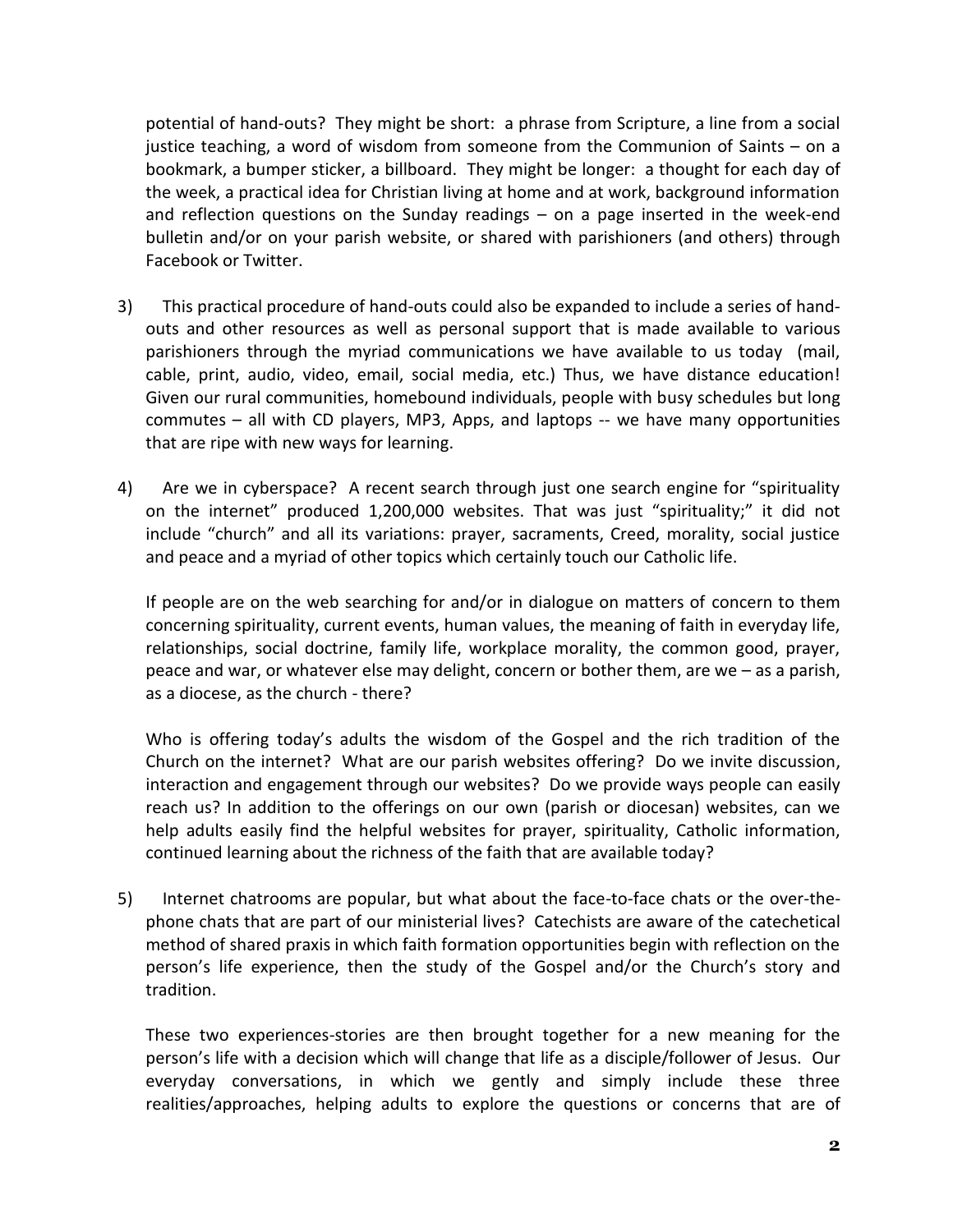significance to them, are certainly formational – and transformational - for their faith growth.

- 6) There are many reasons why people are not able to come to scheduled programs in parishes and vicariates/deaneries. Is it possible to go to where the people are; for example, to a workplace where several parishioners might be employed for a pre-work or lunch hour discussion? Are there several parishioners living in a senior citizen apartment complex? What about a mall or shopping area where people gather? Are there public meeting spaces available there where we could offer times for prayer and conversation? Could several parishes, a vicariate or deanery or an ecumenical grouping of parishes, join together to rent a space in a mall and provide resources and services for the many people (searchers and dwellers) who come and go daily in this mall?
- 7) Some people for various reasons are not attracted to participating in an adult formation program that is offered in the parish, but are very willing to volunteer to be of help and to get things done. They will work on the Christmas Giving Tree, volunteer for Habitat for Humanity, drive people to week-end liturgies, join a parish ministerial committee, take Communion to the sick, work with Meals on Wheels, etc. Being involved in doing it – discipleship – of course, is the best form of adult faith formation there is!

To enhance and deepen these experiences for people, pastoral staff members and adult faith formation facilitators can "sandwich" these opportunities with "formation" - time and suggestions for prayer, reflection and study. Before the activity: provide a time for orientation with a connection of the opportunity to Scripture and the church's tradition. Following their participation, time and opportunities (individually, within their families, or small groups) can be offered to "debrief" their experience: what happened to me because of my participation? Where did I find God? How will I be different because of my participation? John Dewey reminded us that "We do not learn from experience; we learn from reflecting on experience."

- 8) Many parishes organize visits to their parishioners on a regular basis. These can be done by the pastoral team, pastor, and/or parishioners on a visitation committee. When the visit takes place can things be done to intentionally help ongoing faith development? Are parishioners asked about their interests so that materials can be sent or opportunities shared that might answer their questions or connect them to groups that can help deepen their faith? CDs/videos of various talks, reflections, and the Sunday liturgies can be taken to the shut-ins. The visitors can spend some time talking to them about the resource on their next visit.
- 9) Parishioners can be invited to share their faith experiences; in this process of reflecting on and sharing their faith, growth certainly deepens. During Lent, invite fourteen adults to give a personal reflection on the meaning of one of the Stations in their lives. (Doing this each week will involve even more people.) These can be posted on the parish website and/or published in the Sunday bulletin.